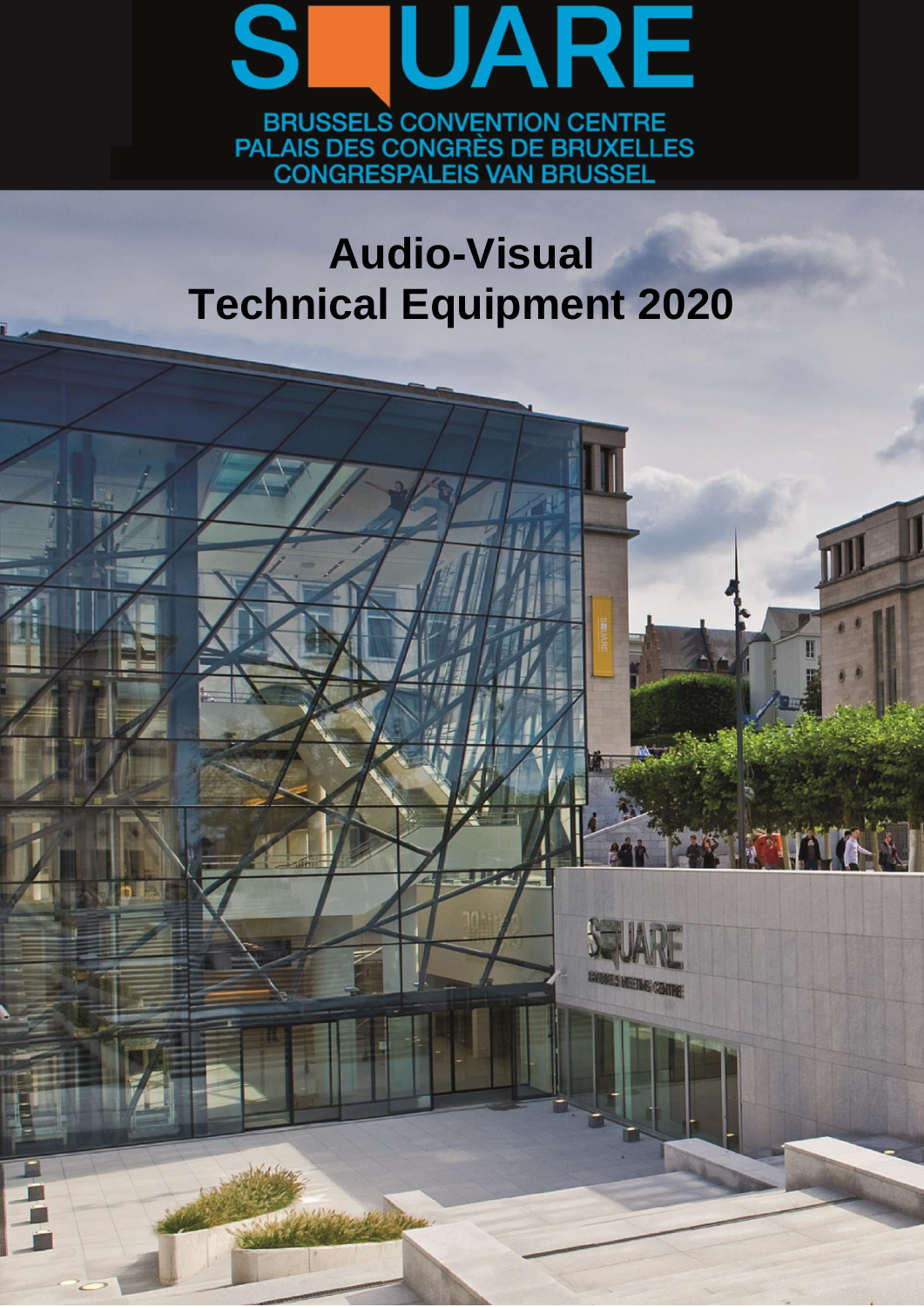

## **Table of Contents**

#### **Technical Equipment**

<span id="page-1-0"></span>

| Gold Hall                     |    |
|-------------------------------|----|
| <b>Copper Hall</b>            | 4  |
| <b>Silver Hall</b>            | 5  |
| The Arc                       | 6  |
| <b>Hall 300</b>               |    |
| Hall 400 - Meeting Studio 410 | 8  |
| Hall 100 - Meeting Studio 110 | 9  |
| Meeting Studios Floor 2       | 10 |
| Meeting Studios Floor 3       | 12 |
| Panoramic Hall                | 13 |
| Foyers                        | 14 |
| Grand Hall 1&2                | 15 |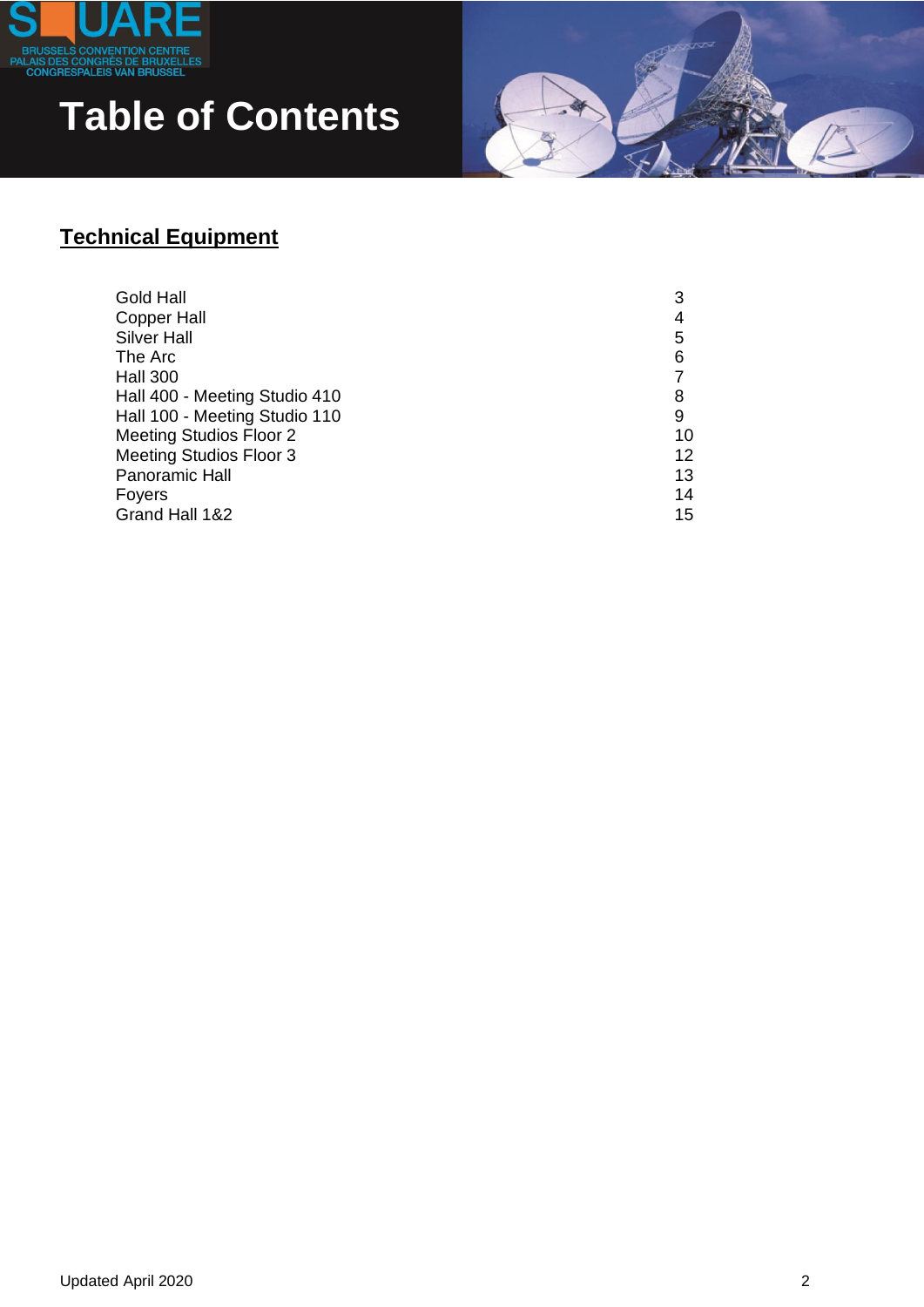

#### **Technical Equipment Gold Hall**



|                       | <b>Gold Hall</b>                                                                                                                                    | Integrated in<br>the room | Included in room<br>rental |
|-----------------------|-----------------------------------------------------------------------------------------------------------------------------------------------------|---------------------------|----------------------------|
| Audio                 |                                                                                                                                                     |                           |                            |
|                       | 1 Line array sound system (L-acoustics: 2 kilo and 6 kiva per side)                                                                                 | x                         | x                          |
|                       | 6 Floor monitors (L-acoustics 115xt) / ONLY 4 AMP CHANNELS                                                                                          | x                         |                            |
|                       | 1 Lectern with two microphones                                                                                                                      | x                         |                            |
|                       | 1 Audio Recorder / DVD Pro                                                                                                                          | x                         |                            |
|                       | 124 Track audio hard disk recorder<br>1 Audio mixer 48/8/4 (Studer Vista 5)                                                                         | x<br>x                    |                            |
|                       | 1 M6000 Reverb                                                                                                                                      | x                         |                            |
| Option:               | 1 Simultaneous translation system including:                                                                                                        |                           |                            |
|                       | 6 Interpretation booths, 12 remotes for multiplexing unit                                                                                           | x                         |                            |
|                       | 1 Multiplexing unit                                                                                                                                 | x                         |                            |
|                       | 1200 Wireless translation headsets                                                                                                                  | x                         |                            |
| <b>Video Package</b>  |                                                                                                                                                     |                           |                            |
|                       | 1 Front projection electrical roll-up screen (10mx5m)                                                                                               | x                         |                            |
|                       | 1 Epson 3LCD EB-L2500U HD Projector (25 000 lumens)                                                                                                 | x                         |                            |
|                       | 1 Switcher Analog Way Nexstage 16                                                                                                                   | x                         |                            |
|                       | 1 Player video PlaybackPro Plus                                                                                                                     | x                         |                            |
|                       | 4 Computers (3 Windows 7 & Office + 1 OSX & Office)<br>Internet access is available in the control room                                             | x                         |                            |
|                       |                                                                                                                                                     | x                         |                            |
| Lighting              |                                                                                                                                                     |                           |                            |
|                       | 12 Profile spots LED Robert Juliat 664SX ZEP 300w (6: 16/35° & 6: 28/54°)<br>12 LED ETC ColorSource PAR Pearl                                       | x                         | x                          |
|                       | 20 Moving lights wash                                                                                                                               | x<br>x                    | x                          |
|                       | 16 Moving lights Spot                                                                                                                               | x                         |                            |
|                       | 2 Fazers + liquid                                                                                                                                   | x                         |                            |
|                       | 2 Fans                                                                                                                                              | x                         |                            |
| Control:              | 1 HIGH END SYSTEMS - ROAD HOG 4                                                                                                                     | x                         |                            |
|                       | 96 Dimmer Channels, 3kw                                                                                                                             | x                         | x                          |
| <b>Drapery</b>        |                                                                                                                                                     |                           |                            |
|                       | 21 Meter back curtain, manually operated                                                                                                            | x                         | x                          |
|                       | 8 Legs 6,5m by 1,2m                                                                                                                                 | x                         | x                          |
|                       | 21 Meter front curtain, electrically operated                                                                                                       | x                         | x                          |
| <b>Rigging</b>        |                                                                                                                                                     |                           |                            |
|                       | 7 Electrically operated 17 meter long pipes (maximum distributed weight per pipe: 600 kilos)                                                        | x                         | x                          |
|                       | 1 FOH Catwalk (maximum distributed weight: 150 kilos per meter)                                                                                     | x                         | x                          |
|                       | 1 16 Meter long Prolyte X40V Truss on 4 electrical chain hoists (maximum distributed weight:1500 kilos)                                             | x                         | x                          |
|                       | <b>Electrical Connection</b>                                                                                                                        |                           |                            |
|                       | On Stage                                                                                                                                            |                           |                            |
|                       | 2 125-amp, three-phase connectors (in the technical room stage right)                                                                               | x                         |                            |
|                       | 1 32-amp, three-phase connector (in the technical room stage right)<br>2 63-amp, three-phase connectors (1 each upstage stage right and stage left) | x<br>x                    |                            |
|                       | 2 32-amp, three-phase connectors (1 each upstage stage right and stage left)                                                                        | x                         |                            |
|                       | In the Hall                                                                                                                                         |                           |                            |
|                       | 1 32-amp, three-phase connector (in the middle of the auditorium)                                                                                   | x                         |                            |
|                       | 1 32-amp, three-phase connector (in front of the FOH)                                                                                               | x                         |                            |
|                       | Maximum available power 250 amps three phase on all connectors!                                                                                     |                           |                            |
|                       | In dimmer city                                                                                                                                      |                           |                            |
|                       | 1125-amp, three-phase connector (in dimmer city)                                                                                                    | x                         |                            |
|                       | 263-amp, three-phase connectors (in dimmer city)                                                                                                    | x                         |                            |
|                       | Maximum available power 125 amps three phase on all connectors!                                                                                     |                           |                            |
| <b>Stage Platform</b> |                                                                                                                                                     |                           |                            |
|                       | 1 Down stage platform : $\pm$ 4,5mx3m / maximum lifting capacity : 4 tons                                                                           | x                         | х                          |
|                       | 1 Up stage platform: $\pm$ 13mx4m / maximum lifting capacity: 10 tons                                                                               | x                         | x                          |
|                       |                                                                                                                                                     |                           |                            |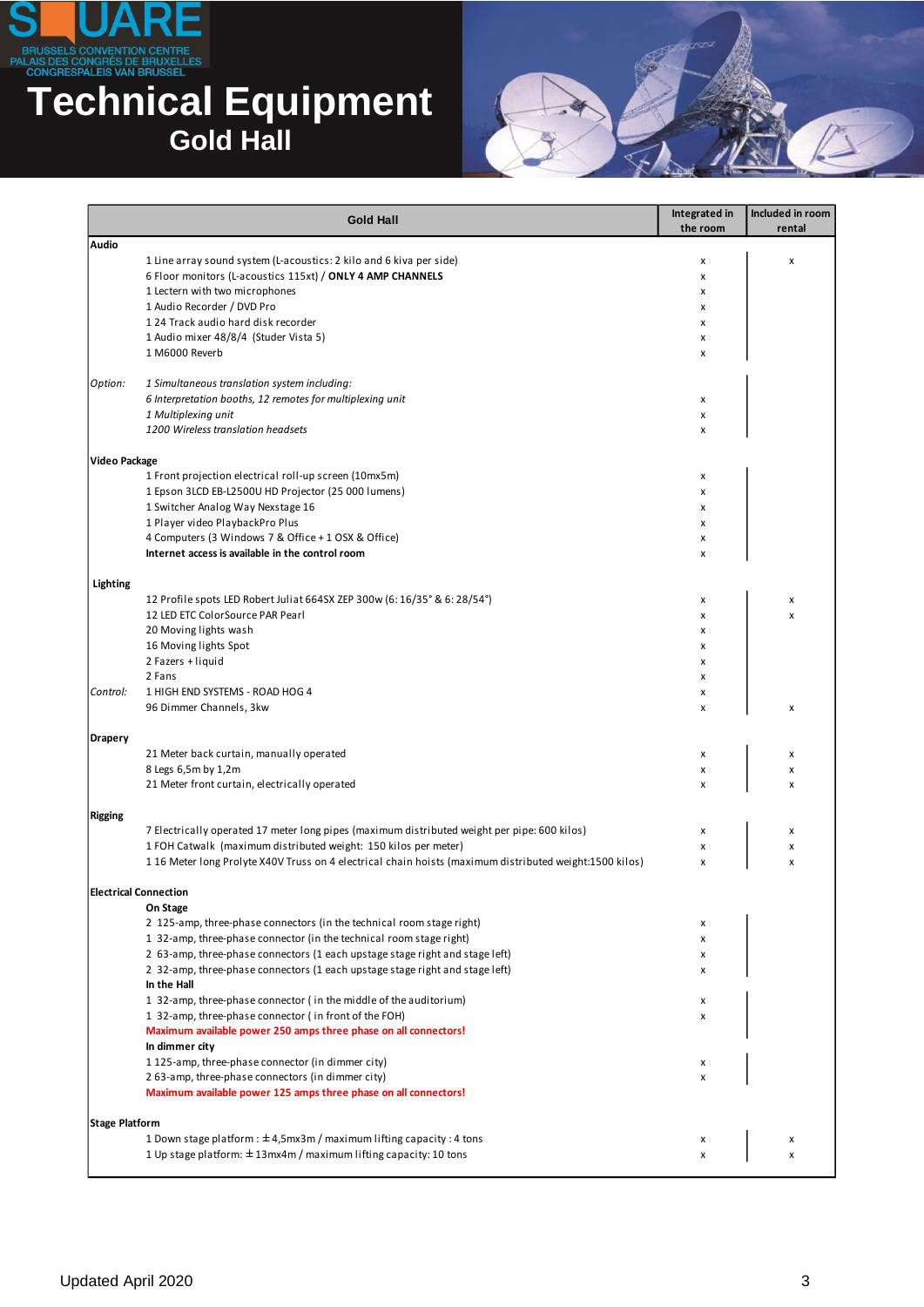

#### **Technical Equipment Copper Hall**

<span id="page-3-0"></span>

|               | <b>Copper Hall</b>                                                   | Integrated in<br>the room | Included in<br>room rental |
|---------------|----------------------------------------------------------------------|---------------------------|----------------------------|
| Audio         |                                                                      |                           |                            |
|               | 1 Line array sound system (L-acoustics: 2 kilo and 6 kiva per side)  | x                         | x                          |
|               | 1 Lectern with two microphones                                       | x                         |                            |
|               | 1 CD Player                                                          | x                         |                            |
|               | 1 Audio Recorder / DVD Pro                                           | x                         |                            |
|               | 1 YAMAHA QL5 Audio Mixer                                             | x                         |                            |
| Option:       | 1 Simultaneous translation system including:                         |                           |                            |
|               | 4 Interpretation booths, 8 remotes for multiplexing unit             | x                         |                            |
|               | 1 Multiplexing unit                                                  | x                         |                            |
|               | 500 Wireless translation headsets                                    | x                         |                            |
| Video Package |                                                                      |                           |                            |
|               | 1 Front projection sreen 16/9 (5,5mx3,1m)                            | X                         |                            |
|               | 1 Epson 3LCD EB-L1500U HD Projector (12 000 lumens)                  | x                         |                            |
|               | 1 Switcher Analog Way Pulse <sup>2</sup> 3G                          | x                         |                            |
|               | 1 Player video PlaybackPro Plus                                      | x                         |                            |
|               | 3 Computers (2 Windows 7 & Office + 1 OSX & Office)                  | x                         |                            |
|               | Internet access is available in the control room                     | x                         |                            |
| Lighting      |                                                                      |                           |                            |
|               | 2 De Sisti Magis PO, 650w                                            | x                         | х                          |
|               | 8 De Sisti Leonardo PO, 1kw                                          | X                         | x                          |
| Control:      | 1 RVE « Piccolo » 24/96 light board                                  | x                         |                            |
|               | 12 Dimmer channels, 3kw                                              | x                         | x                          |
|               | <b>Electrical Connection</b>                                         |                           |                            |
|               | 2 32-amp, three-phase connectors (stage left)                        | x                         |                            |
|               | 4 16-amp, single-phase connectors (in each corner of the auditorium) | x                         | x                          |
|               | 4 16-amp, single-phase connectors (on stage)                         | x                         | x                          |
|               |                                                                      |                           |                            |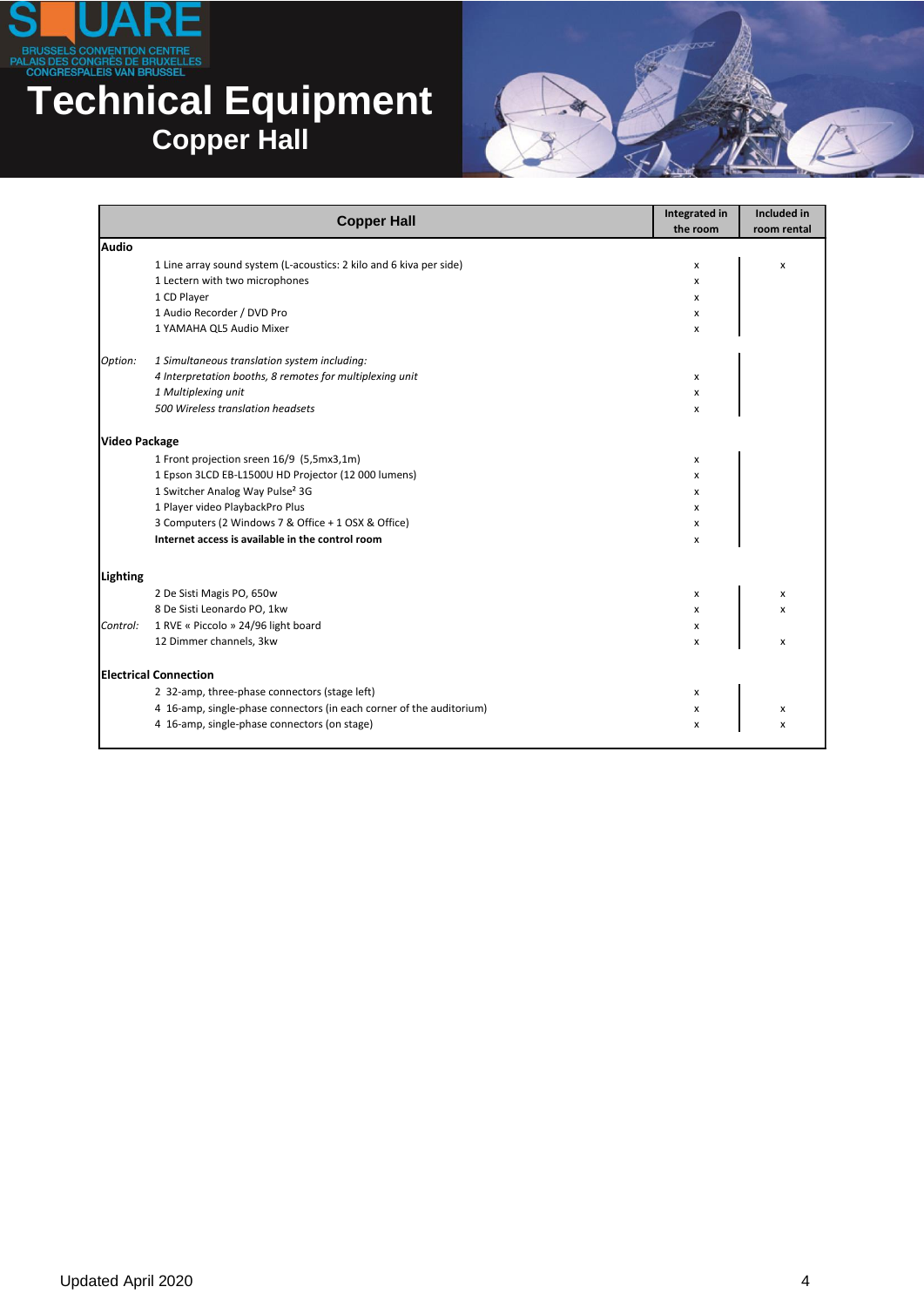

### **Technical Equipment Silver Hall**



<span id="page-4-0"></span>

|                      | <b>Silver Hall</b>                                        | Integrated in<br>the room | Included in<br>room rental |
|----------------------|-----------------------------------------------------------|---------------------------|----------------------------|
| <b>Audio</b>         |                                                           |                           |                            |
|                      | 4 Fullrange loudspeakers, 300w                            | x                         | x                          |
|                      | 7 Columns conference loudspeakers                         | x                         | x                          |
|                      | 1 Lectern with two microphones                            | x                         |                            |
|                      | 1 CD Player                                               | x                         |                            |
|                      | 1 Audio Recorder / DVD Pro                                | x                         |                            |
|                      | 1 YAMAHA QL5 Audio Mixer                                  | x                         |                            |
| Option:              | 1 Simultaneous translation system including:              |                           |                            |
|                      | 5 Interpretation booths, 10 remotes for multiplexing unit | x                         |                            |
|                      | 1 Multiplexing unit                                       | x                         |                            |
|                      | 300 Wireless translation headsets                         | x                         |                            |
| <b>Video Package</b> |                                                           |                           |                            |
|                      | 1 Front projection screen 16/9 (5mx2,8m)                  | x                         |                            |
|                      | 1 Epson 3LCD EB-L1300U HD Projector (8 000 lumens)        | x                         |                            |
|                      | 1 Switcher Analog Way Pulse <sup>2</sup> 3G               | x                         |                            |
|                      | 1 Player video PlaybackPro Plus                           | x                         |                            |
|                      | 3 Computers (2 Windows 7 & Office + 1 OSX & Office)       | x                         |                            |
|                      | Internet access is available in the control room          | x                         |                            |
| Lighting             |                                                           |                           |                            |
|                      | 8 Plano-convex projectors (clear lens), 1kw               | x                         | x                          |
| Control:             | 1 RVE « Piccolo » 24/96 light board                       | x                         |                            |
|                      | 12 Dimmer channels, 3kw                                   | x                         | x                          |
|                      | <b>Electrical Connection</b>                              |                           |                            |
|                      | 2 32-amp, three-phase connectors (stage left)             | x                         |                            |
|                      | 2 16-amp, single-phase connectors CEE plug (stage left)   | x                         | x                          |
|                      | 2 16-amp, single-phase connectors (under the screen)      | X                         | x                          |
|                      |                                                           |                           |                            |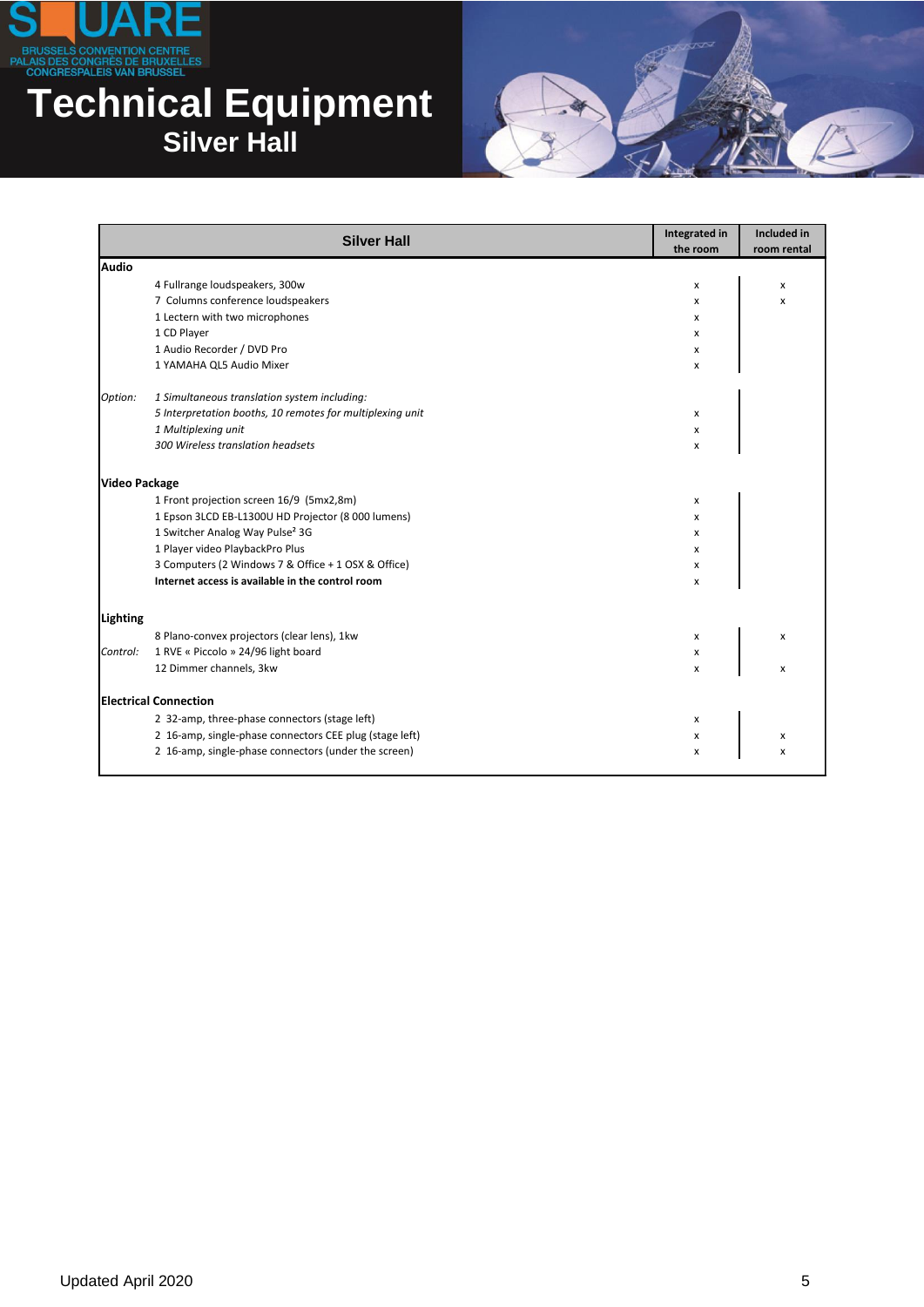

#### **Technical Equipment The Arc**



<span id="page-5-0"></span>

|                      | <b>The Arc</b>                                                | Integrated in<br>the room | Included in<br>room rental |
|----------------------|---------------------------------------------------------------|---------------------------|----------------------------|
| <b>Audio</b>         |                                                               |                           |                            |
|                      | 6 Column conference loudspeakers                              | x                         | x                          |
|                      | 1 YAMAHA TF1 Audio Mixer                                      | x                         | x                          |
|                      | 1 CD Player                                                   | x                         | x                          |
|                      | 1 Audio Recorder / DVD Pro                                    | x                         |                            |
|                      | 1 President microphone                                        | x                         | x                          |
|                      | 150 Delegate microphones                                      | x                         | X                          |
| Option:              | 1 Simultaneous translation system including:                  |                           |                            |
|                      | 6 Interpretation booths, 12 remotes for multiplexing unit     | x                         |                            |
|                      | 1 Multiplexing unit                                           | x                         |                            |
|                      | 150 Wireless translation headsets                             | x                         |                            |
| <b>Video Package</b> |                                                               |                           |                            |
|                      | 1 Front projection screen 16/9 (5,3mx3m)                      | x                         |                            |
|                      | 1 Epson 3LCD EB-L1300U HD Projector (6 000 lumens)            | x                         |                            |
|                      | 1 Switcher Barco PDS902 3G                                    | x                         |                            |
|                      | 1 DVD Player                                                  | x                         |                            |
|                      | 2 Computers (Windows 7 & Office) / on request: 1 OSX & Office | x                         |                            |
|                      | Internet access is available in the control room              | x                         |                            |
| Lighting             |                                                               |                           |                            |
|                      | 4 Plano-convex projectors (clear lens), 1kw                   | x                         | x                          |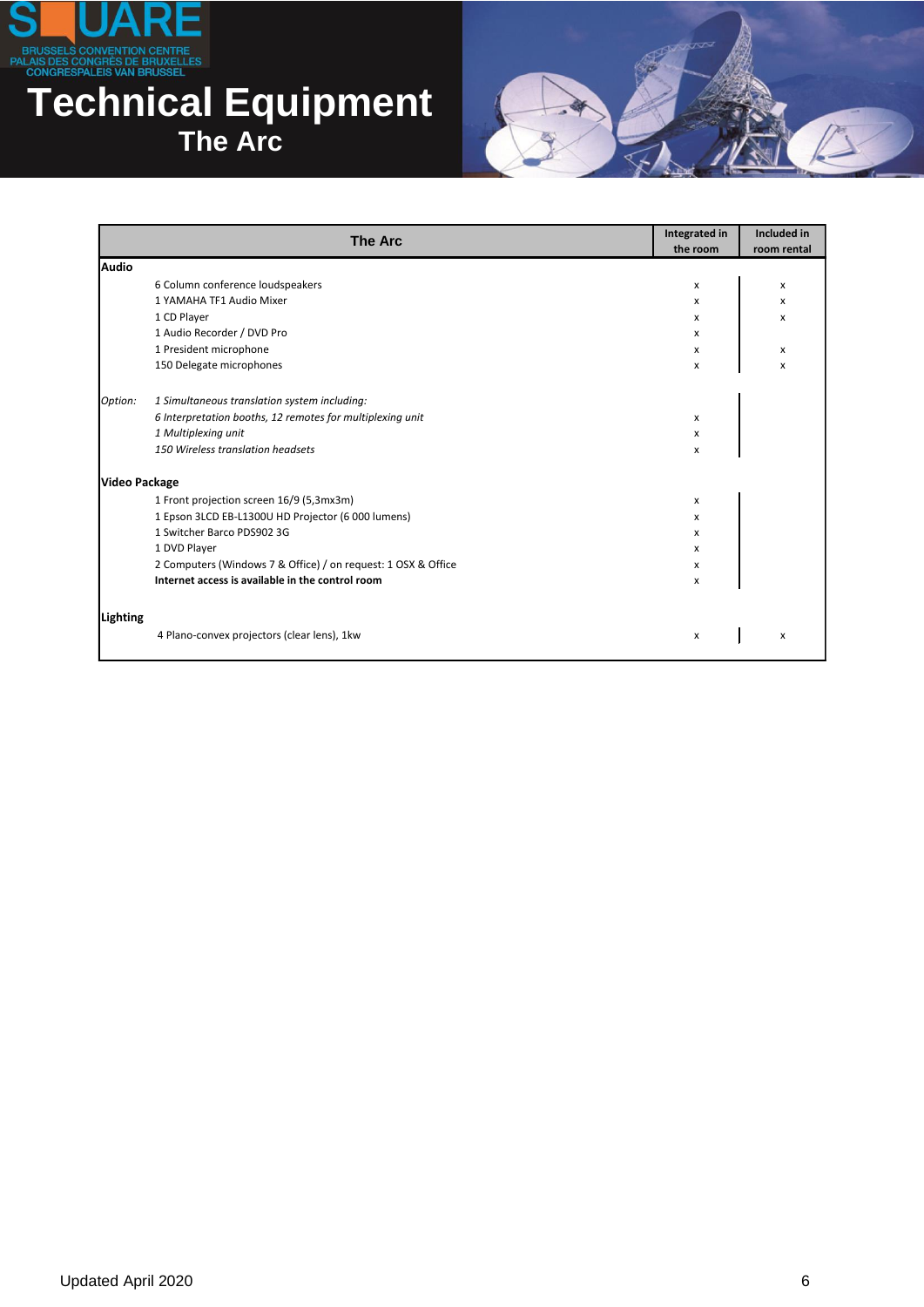

#### **Technical Equipment Hall 300**



<span id="page-6-0"></span>

|                      | <b>Hall 300</b>                                                  | <b>Integrated in</b><br>the room | <b>Included in</b><br>room rental |
|----------------------|------------------------------------------------------------------|----------------------------------|-----------------------------------|
| Audio                |                                                                  |                                  |                                   |
|                      | 3 Loudspeakers, 200 Watt                                         | x                                | x                                 |
|                      | 1 Lectern with two microphones                                   | x                                |                                   |
|                      | 1 YAMAHA TF1 Audio Mixer                                         | x                                | x                                 |
|                      | 1 CD Player                                                      | x                                | x                                 |
|                      | 1 Audio Recorder / DVD Pro                                       | x                                |                                   |
| Option:              | 1 Simultaneous translation system including:                     |                                  |                                   |
|                      | 3 Interpretation booths, 6 remotes for multiplexing unit         | x                                |                                   |
|                      | 1 Multiplexing unit                                              | x                                |                                   |
|                      | 90 Wireless translation headsets                                 | x                                |                                   |
| <b>Video Package</b> |                                                                  |                                  |                                   |
|                      | 1 Front projection screen 16/9 (5,6mx3,2m)                       | x                                |                                   |
|                      | 1 Epson 3LCD EB-L1300U HD Projector (6 000 lumens)               | x                                |                                   |
|                      | 1 Switcher Barco PDS902 3G                                       | x                                |                                   |
|                      | 1 DVD Player                                                     | x                                |                                   |
|                      | 2 Computers (Windows 7 & Office) / on request: 1 OSX & Office    | x                                |                                   |
|                      | Internet access is available in the control room                 | x                                |                                   |
|                      | <b>Electrical Connection</b>                                     |                                  |                                   |
|                      | 4 16-amp, single-phase connectors (in the 4 corners of the room) | x                                | x                                 |
|                      | 3 16-amp, single-phase connectors (under the screen)             | x                                | x                                 |
| Lighting             |                                                                  |                                  |                                   |
|                      | Light fixtures available please ask                              |                                  |                                   |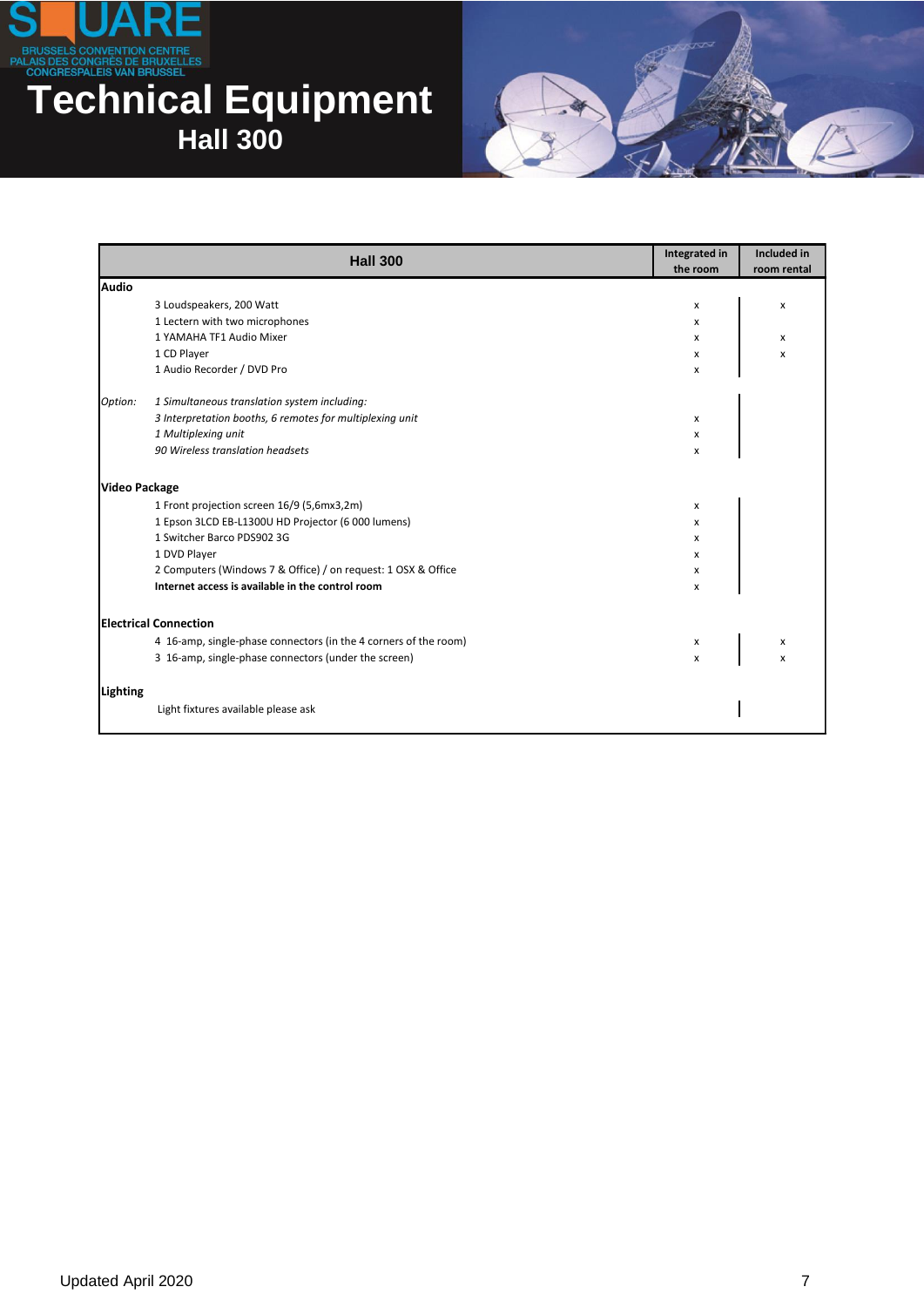

#### **Technical Equipment Hall 400 - Meeting Studio 410**



<span id="page-7-0"></span>

| <b>Hall 400</b>                                  | Integrated in<br>the room | Included in<br>room rental |
|--------------------------------------------------|---------------------------|----------------------------|
| N/A                                              |                           |                            |
| <b>Electrical Connection</b>                     |                           |                            |
| 1 32-amp, three-phase connector (technical room) | $\frac{x}{x}$             |                            |
| 1 32-amp, three-phase connector (in the corner)  |                           |                            |
|                                                  |                           |                            |
|                                                  |                           |                            |
|                                                  |                           |                            |
|                                                  |                           |                            |
| <b>Meeting Studio 410</b>                        | Integrated in             | Included in                |
|                                                  | the room                  | room rental                |
| <b>Audio</b>                                     |                           |                            |
| 6 Loudspeakers, 100v                             | x                         | x                          |
|                                                  |                           |                            |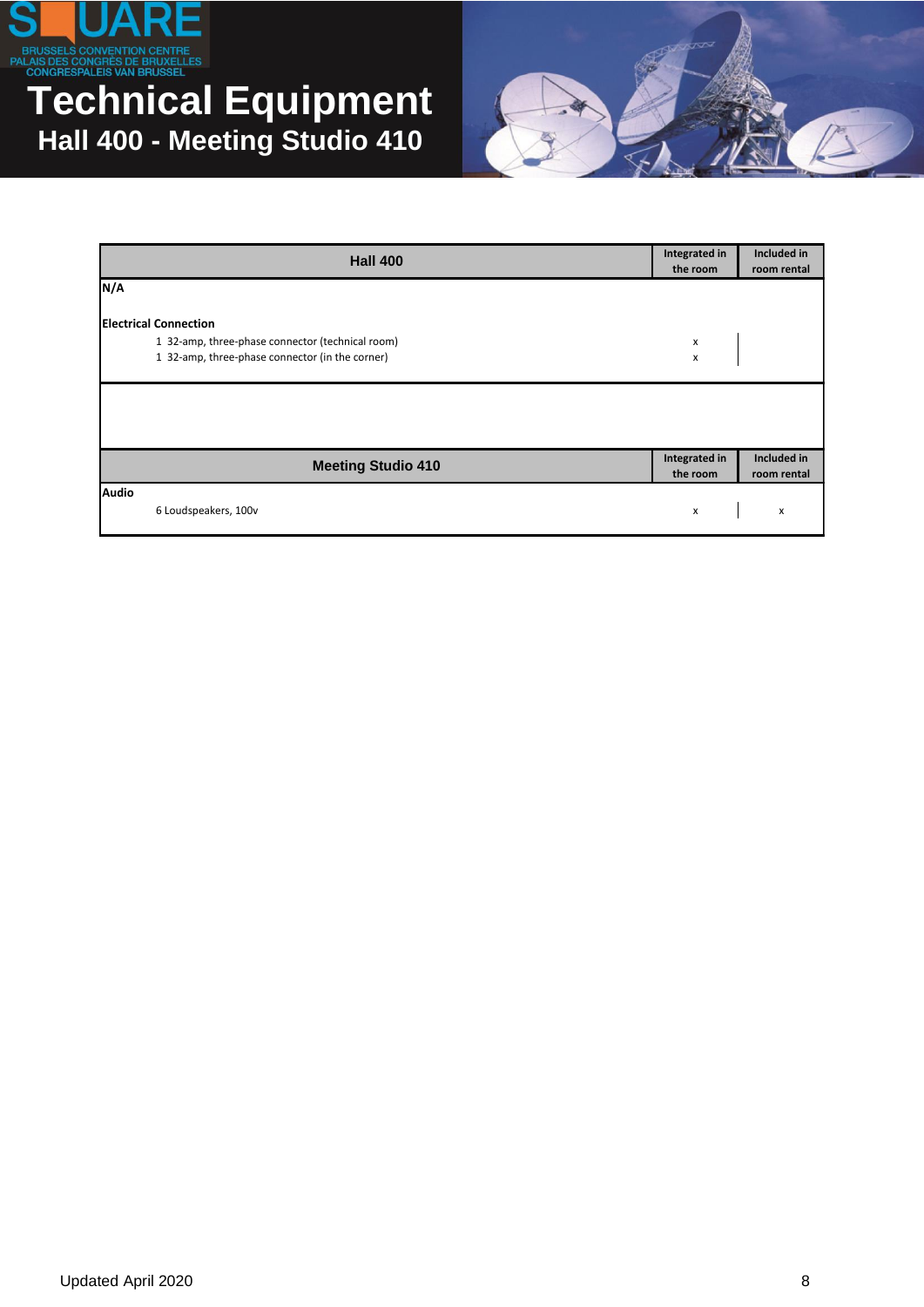

#### **Technical Equipment Hall 100 - Meeting Studio 110**



<span id="page-8-0"></span>

|              | <b>Hall 100</b>           | Integrated in<br>the room | Included in<br>room rental |
|--------------|---------------------------|---------------------------|----------------------------|
| <b>Audio</b> |                           |                           |                            |
|              | 58 Loudspeakers, 100v     | $\pmb{\mathsf{x}}$        | $\pmb{\mathsf{x}}$         |
|              |                           |                           |                            |
|              |                           |                           |                            |
|              |                           |                           |                            |
|              |                           |                           |                            |
|              | <b>Meeting Studio 110</b> | Integrated in<br>the room | Included in<br>room rental |
| <b>Audio</b> |                           |                           |                            |
|              | 8 Loudspeakers, 100v      | $\pmb{\mathsf{X}}$        | X                          |
|              | 1 14/4/2 Audio Mixer      | $\pmb{\mathsf{x}}$        | $\pmb{\mathsf{x}}$         |
|              |                           |                           |                            |
|              |                           |                           |                            |
|              |                           |                           |                            |
|              |                           |                           |                            |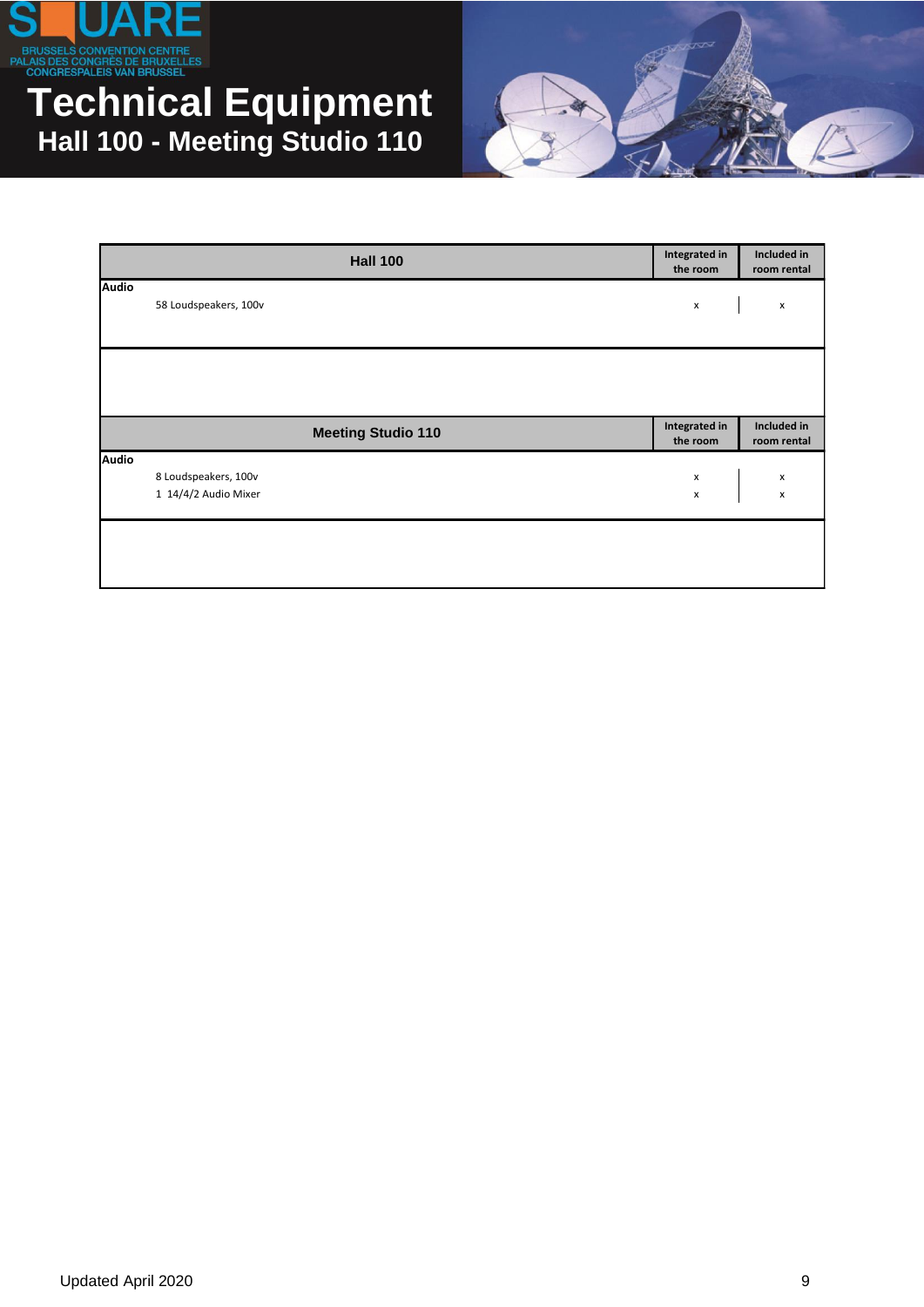

#### **Technical Equipment Meeting Studios Floor 2**

<span id="page-9-0"></span>

|              | <b>Meeting Studio 201 A</b>                                                              | <b>Integrated in</b><br>the room | Included in room<br>rental |
|--------------|------------------------------------------------------------------------------------------|----------------------------------|----------------------------|
| <b>Audio</b> | 4 Loudspeakers, 100v<br>1 14/4/2 Audio Mixer                                             | x<br>x                           | x<br>x                     |
|              |                                                                                          | <b>Integrated in</b>             | Included in room           |
|              | <b>Meeting Studio 201 B</b>                                                              | the room                         | rental                     |
| <b>Audio</b> | 6 Loudspeakers, 100v<br>1 14/4/2 Audio Mixer                                             | x<br>x                           | х<br>x                     |
| Video        | 1 Front projection screen 16/9 (3mx1,7m)<br>1 Epson EB-L400U HD Projector (4 500 lumens) | x<br>X                           | x<br>x                     |
|              |                                                                                          |                                  |                            |
|              | <b>Meeting Studio 202 - 204 - 206</b>                                                    | Integrated in<br>the room        | Included in room<br>rental |
| <b>Audio</b> | 8 Loudspeakers, 100v<br>1 14/4/2 Audio Mixer                                             | x<br>x                           | x<br>x                     |
| Video        | 1 Front projection screen 16/9 (3mx1,7m)<br>1 Epson EB-L400U HD Projector (4 500 lumens) | x<br>x                           | x<br>x                     |
|              |                                                                                          |                                  |                            |
|              | <b>Meeting Studio 203</b>                                                                | Integrated in<br>the room        | Included in room<br>rental |
| N/A          |                                                                                          |                                  |                            |
|              |                                                                                          |                                  |                            |
|              | <b>Meeting Studio 205</b>                                                                | <b>Integrated in</b><br>the room | Included in room<br>rental |
| <b>Audio</b> | 6 Loudspeakers, 100v                                                                     | $\pmb{\mathsf{x}}$               | $\pmb{\times}$             |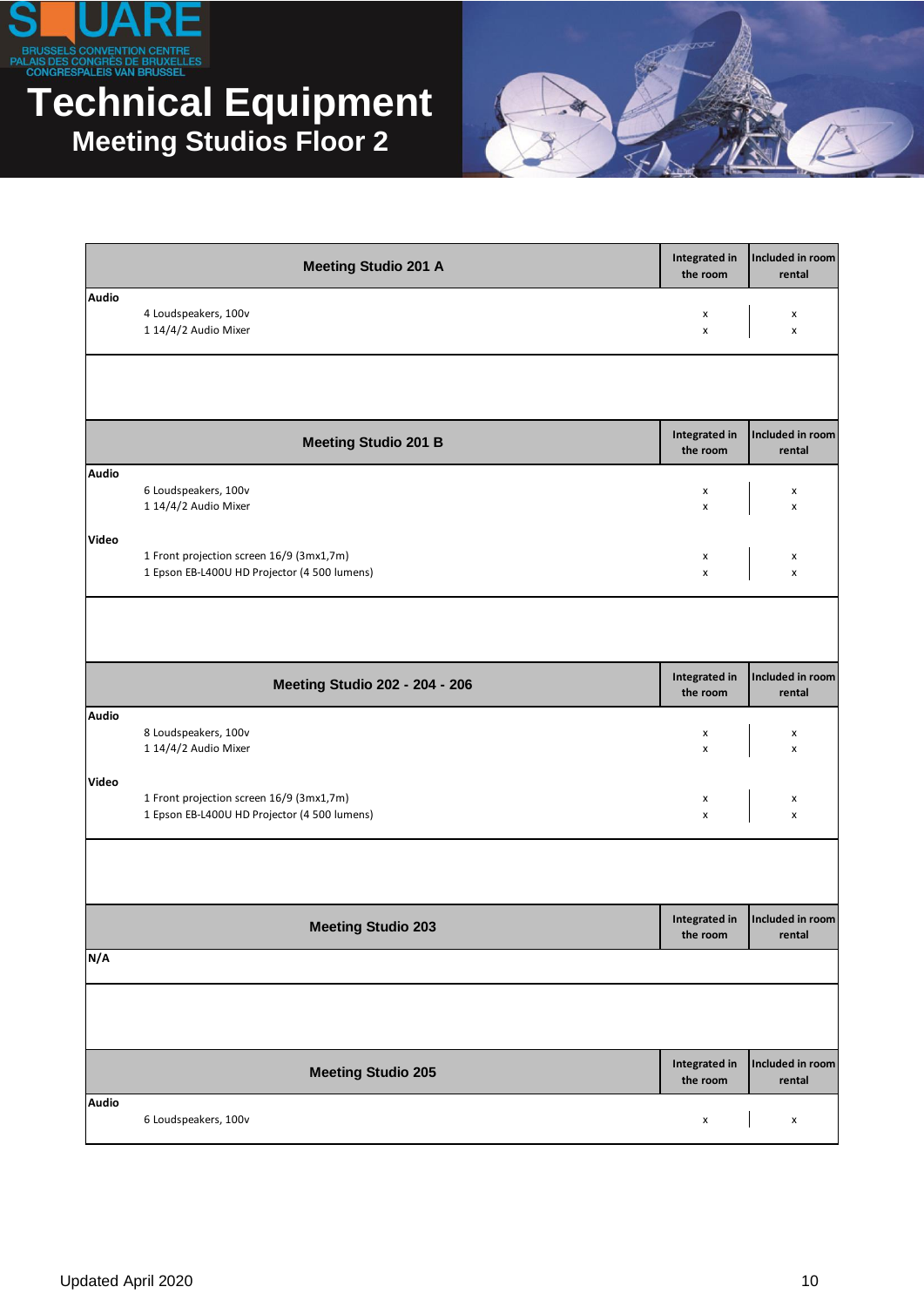

#### **Technical Equipment Meeting Studios Floor 2**



|              | <b>Meeting Studio 210</b>                        | Integrated in<br>the room             | Included in<br>room rental                          |
|--------------|--------------------------------------------------|---------------------------------------|-----------------------------------------------------|
| N/A          |                                                  |                                       |                                                     |
|              |                                                  |                                       |                                                     |
|              |                                                  |                                       |                                                     |
|              | Meeting Studio 211 - 212 - 213 - 214 - 215 - 216 | Integrated in<br>the room             | Included in<br>room rental                          |
| <b>Audio</b> |                                                  |                                       |                                                     |
|              | 8 Loudspeakers, 100v                             |                                       | $\begin{array}{ccc} x & & x \\ x & & x \end{array}$ |
|              | 1 14/4/2 Audio Mixer                             |                                       |                                                     |
| <b>Video</b> |                                                  |                                       |                                                     |
|              | 1 Front projection screen 16/9 (3mx1,7m)         |                                       |                                                     |
|              | 1 Epson EB-L400U HD Projector (4 500 lumens)     | $\begin{array}{c} x \\ x \end{array}$ | $\frac{x}{x}$                                       |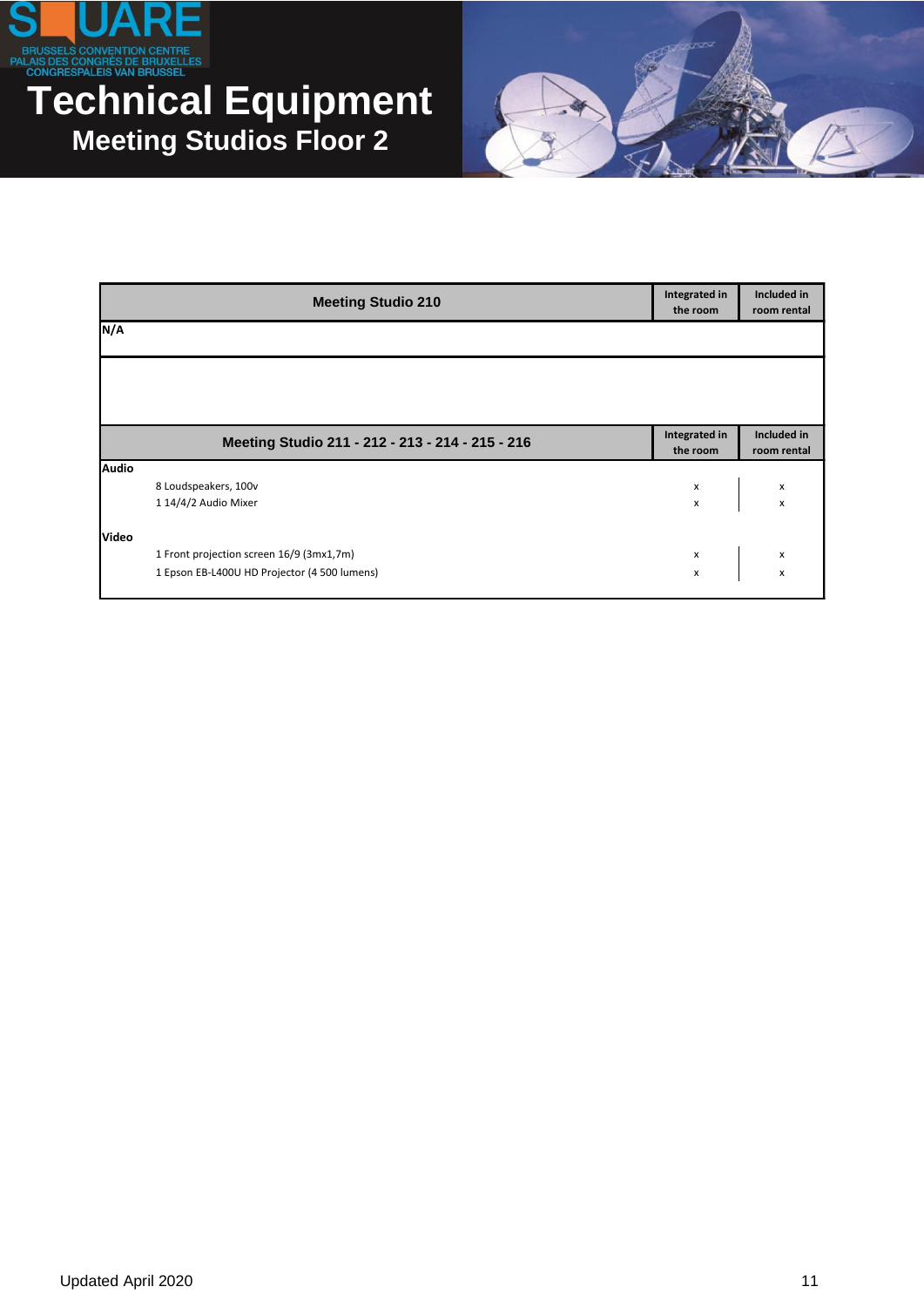

#### **Technical Equipment Meeting Studios Floor 3**



<span id="page-11-0"></span>

|              | <b>Meeting Studio 310</b>                        | Integrated in<br>the room | Included in<br>room rental                          |
|--------------|--------------------------------------------------|---------------------------|-----------------------------------------------------|
| N/A          |                                                  |                           |                                                     |
|              |                                                  |                           |                                                     |
|              |                                                  |                           |                                                     |
|              | Meeting Studio 311 - 312 - 313 - 314 - 315 - 316 | Integrated in<br>the room | Included in<br>room rental                          |
| <b>Audio</b> |                                                  |                           |                                                     |
|              | 8 Loudspeakers, 100v                             |                           | $\begin{array}{ccc} x & & x \\ x & & x \end{array}$ |
|              | 1 14/4/2 Audio Mixer                             |                           |                                                     |
| <b>Video</b> |                                                  |                           |                                                     |
|              | 1 Front projection screen 16/9 (3mx1,7m)         |                           | $\begin{array}{ccc} x & & x \\ x & & x \end{array}$ |
|              | 1 Epson EB-L400U HD Projector (4 500 lumens)     |                           |                                                     |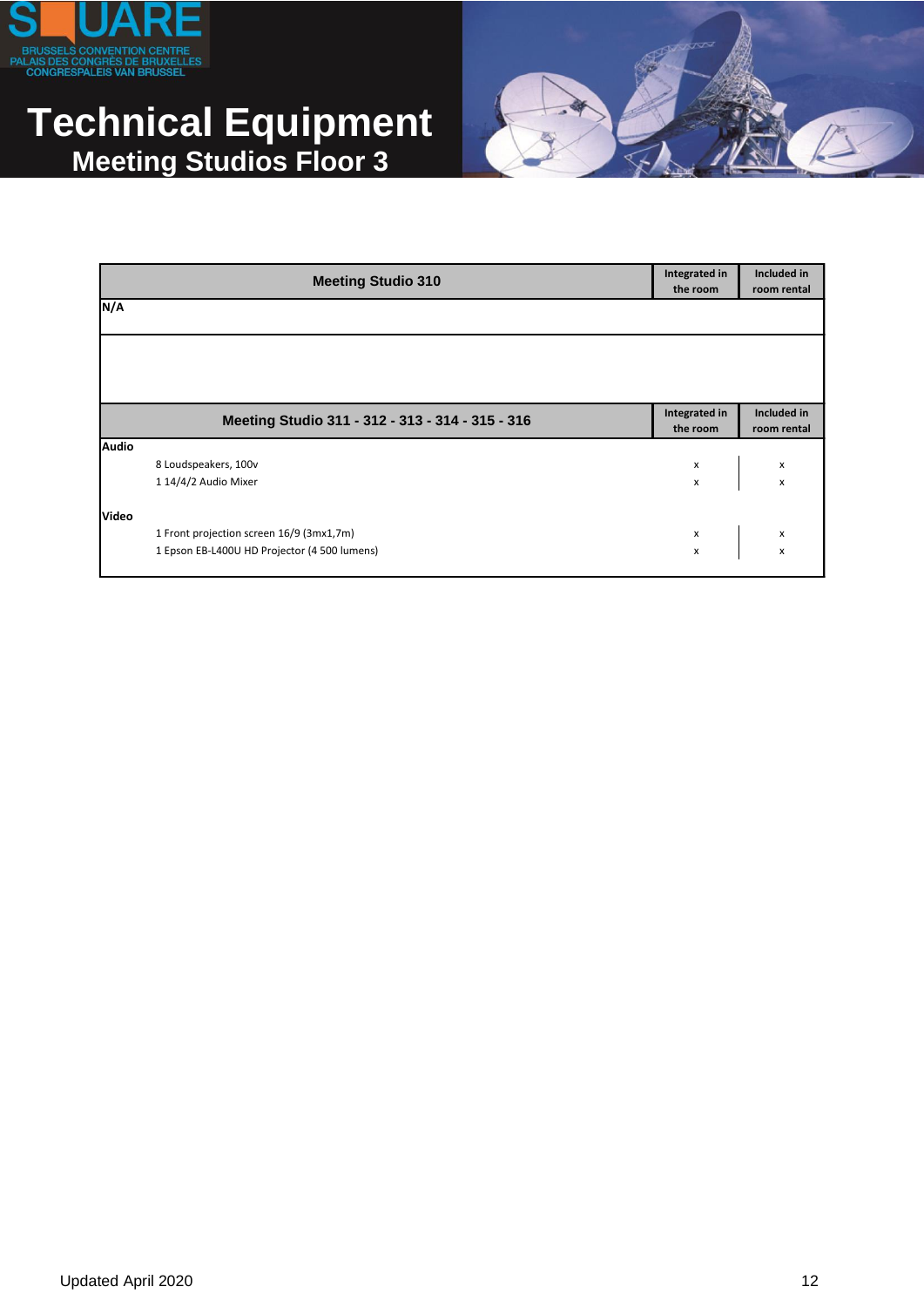

#### **Technical Equipment Panoramic Hall**



<span id="page-12-0"></span>

| <b>Panoramic Hall</b>                                   | Integrated in<br>the room | Included in<br>room rental |
|---------------------------------------------------------|---------------------------|----------------------------|
| <b>Audio</b>                                            |                           |                            |
| 30 Loudspeakers, 100v                                   | x                         | x                          |
| 1 14/4/2 Audio Mixer                                    | x                         | $\pmb{\mathsf{x}}$         |
| 1 Double CD/CD MP3Player                                | X                         | X                          |
| <b>Electrical Connection</b>                            |                           |                            |
| 2 32-amp, three-phase connectors (technical room)       | x                         |                            |
| 4 16-amp, single-phase connectors (in the control room) | x                         | X                          |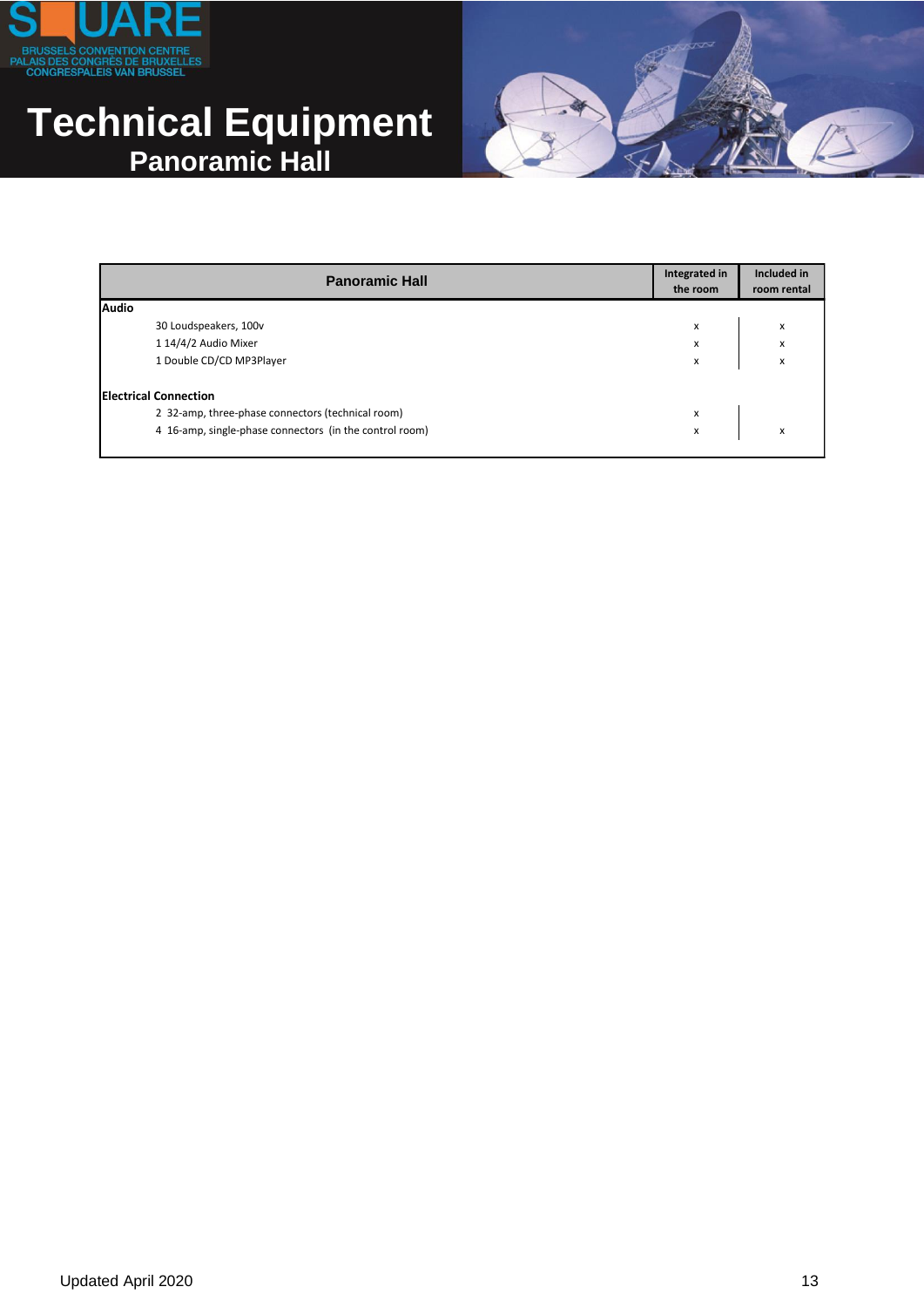

#### **Technical Equipment Foyers**



<span id="page-13-0"></span>

|              | <b>Delvaux Foyer</b>                                 | Integrated in                    | Included in                |
|--------------|------------------------------------------------------|----------------------------------|----------------------------|
|              |                                                      | the room                         | room rental                |
| <b>Audio</b> | 18 Column loudspeakers, 100v                         | $\pmb{\times}$                   | $\pmb{\mathsf{x}}$         |
|              |                                                      |                                  |                            |
|              | <b>Magritte Foyer</b>                                | <b>Integrated in</b><br>the room | Included in<br>room rental |
| <b>Audio</b> | 15 Loudspeakers, 100v<br>4 Column loudspeakers, 100v | x<br>$\pmb{\times}$              | x<br>x                     |
|              |                                                      |                                  |                            |
|              | <b>Magritte Lounge</b>                               | <b>Integrated in</b><br>the room | Included in<br>room rental |
| <b>Audio</b> | 15 Loudspeakers, 100v                                | X                                | $\pmb{\times}$             |
|              |                                                      |                                  |                            |
|              | <b>Copper Foyer</b>                                  | <b>Integrated in</b><br>the room | Included in<br>room rental |
| <b>Audio</b> | 20 Loudspeakers, 100v                                | $\pmb{\mathsf{x}}$               | $\pmb{\mathsf{x}}$         |
|              |                                                      |                                  |                            |
|              | <b>Silver Foyer</b>                                  | <b>Integrated in</b><br>the room | Included in<br>room rental |
| <b>Audio</b> | 4 Loudspeakers, 300w<br>12 Column loudspeakers, 100v | X<br>x                           | x<br>x                     |
|              |                                                      |                                  |                            |
|              | <b>Arc Foyer</b>                                     | <b>Integrated in</b><br>the room | Included in<br>room rental |
| <b>Audio</b> | 15 Loudspeakers, 100v                                | $\pmb{\mathsf{x}}$               | $\pmb{\mathsf{x}}$         |